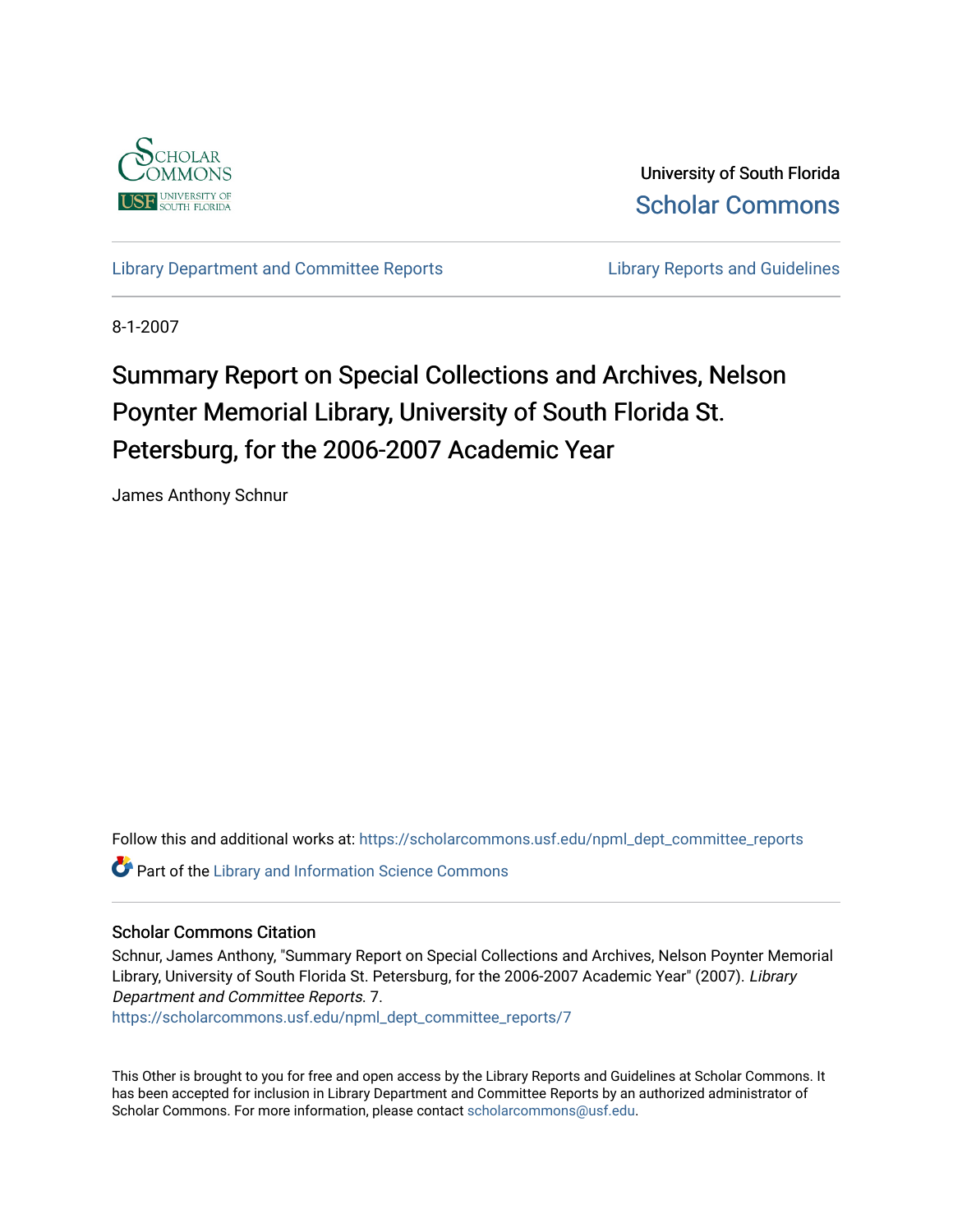**Summary Report on Special Collections and Archives Nelson Poynter Memorial Library** University of South Florida **St. Petersburg** for the 2006-2007 Academic Year



Submitted by **Iim Schnur** Assistant Librarian **Special Collections** 

1 August 2007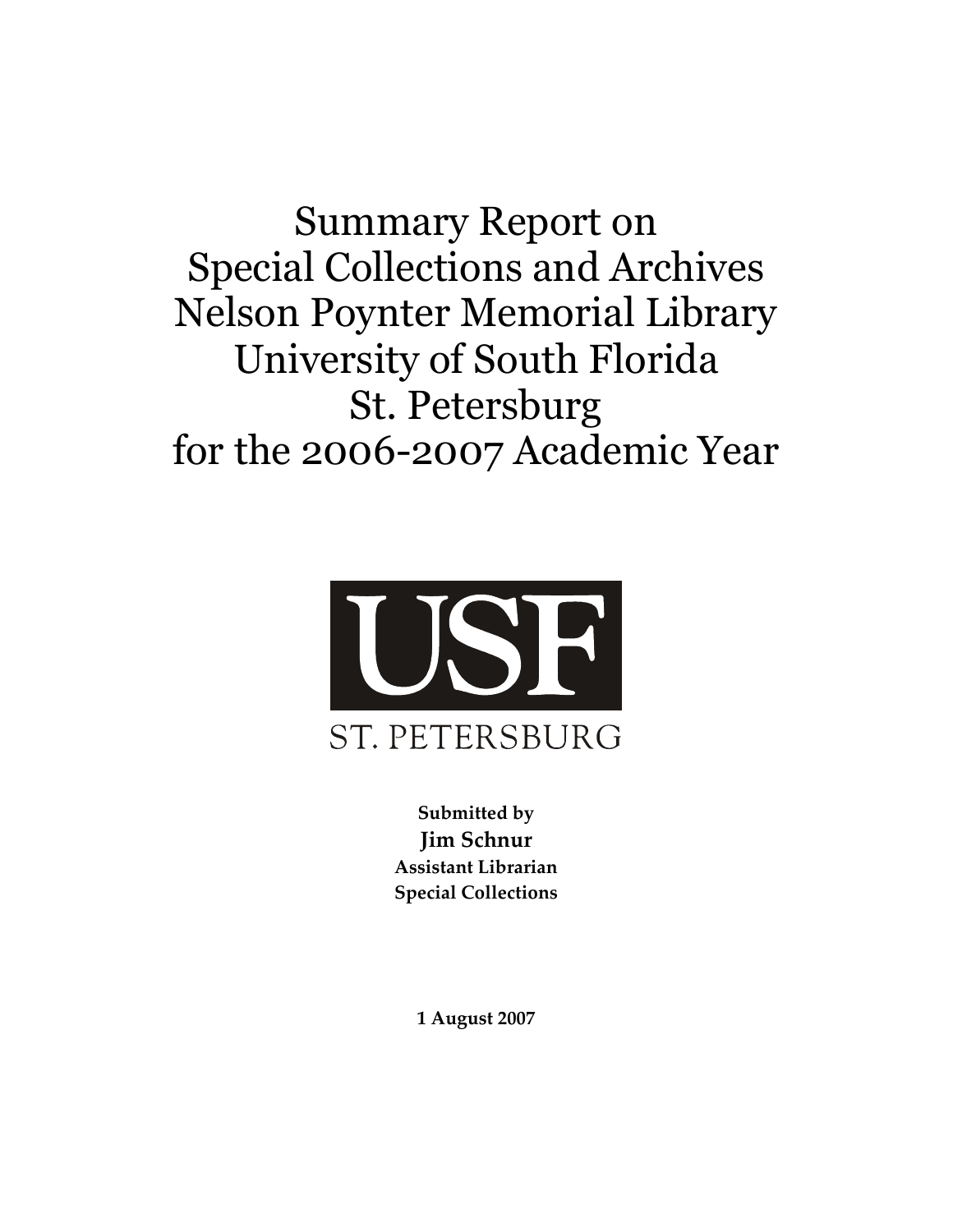# Table of Contents

| <b>Executive Summary</b><br>Relevance to Poynter Library's Strategic Plan                                                                                                                                 | $\overline{2}$ |
|-----------------------------------------------------------------------------------------------------------------------------------------------------------------------------------------------------------|----------------|
| <b>General Summary</b>                                                                                                                                                                                    | 3              |
| Reference, Research, and Instruction                                                                                                                                                                      | $\overline{4}$ |
| <b>Collection Parameters</b>                                                                                                                                                                              | 8              |
| Acquisitions, Arrangement, and Description<br><b>Manuscript and Archival Collections Acquired</b><br><b>Finding Aids Completed or Revised</b><br><b>Assistance from Collection and Technical Services</b> | 10             |
| Departmental Goals during 2007-2008 Academic Year                                                                                                                                                         | 11             |
| Appendix A: Inquiries and Research Requests                                                                                                                                                               |                |
| Appendix B: Collection Locations and Status of Finding Aids                                                                                                                                               |                |
| Appendix C: Scope and Contents (Processed and Unprocessed)                                                                                                                                                |                |
| Appendix D: Items Requiring Additional Cataloguing                                                                                                                                                        |                |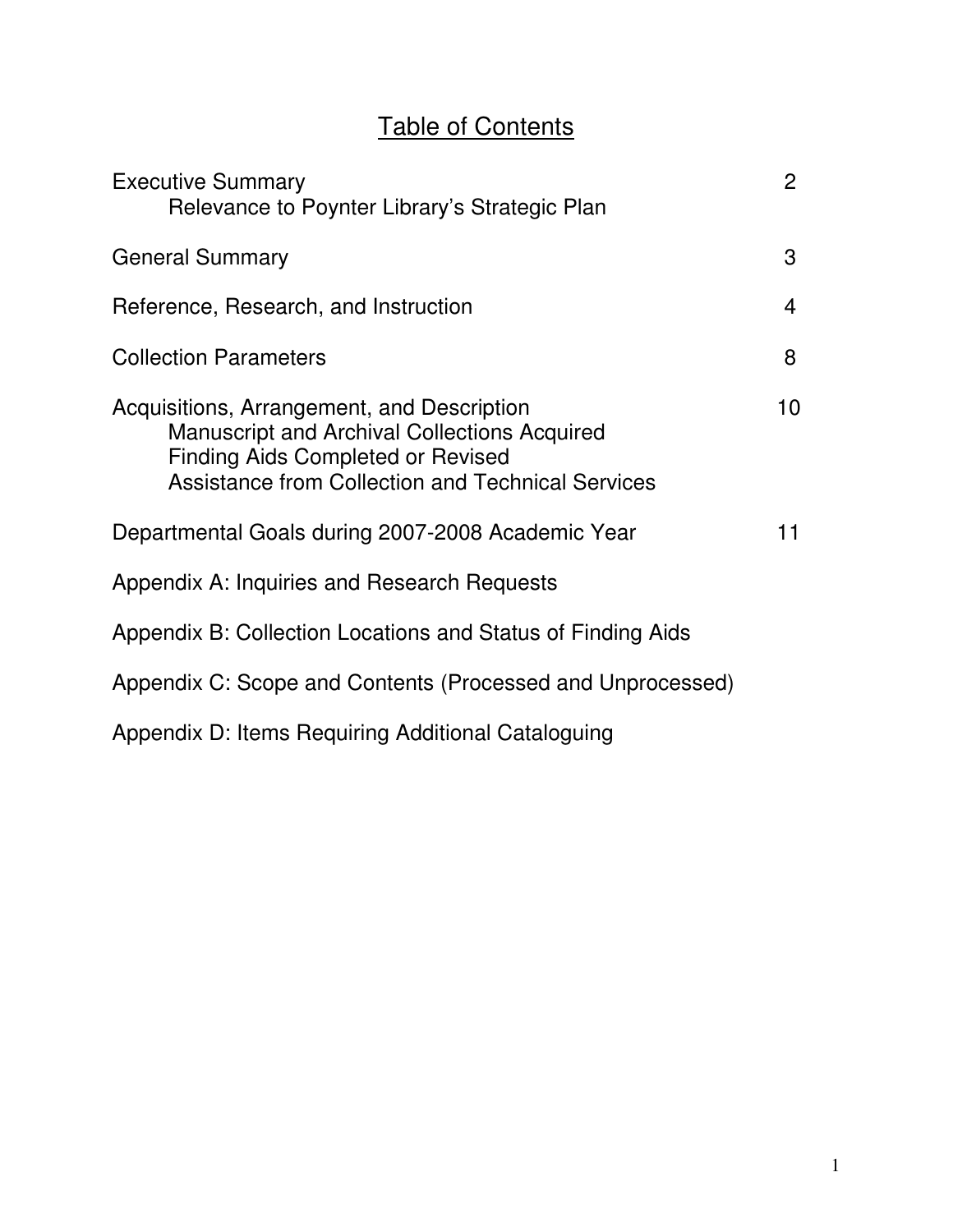## **Executive Summary**

Since its inception as the repository of Nelson Poynter's papers, the USF St. Petersburg library has obtained a variety of rare books, manuscript and audio/visual collections, and other primary sources materials that form the core of our Special Collections and Archives (SCA) area. This report summarizes tasks, challenges, and accomplishments during the period from July 2006 through June 2007.

Although small in physical size compared to the overall library facility, the Special Collections and Archives area plays a large role in the Poynter Library's strategic plan:

| <b>LIBRARY ACTION PLAN</b>                                                                                                                               | <b>RELEVANCE TO</b><br><b>SPECIAL COLLECTIONS</b>                                                                                                                                                                                                                                                        |
|----------------------------------------------------------------------------------------------------------------------------------------------------------|----------------------------------------------------------------------------------------------------------------------------------------------------------------------------------------------------------------------------------------------------------------------------------------------------------|
| Maintain Poynter Library's commitment to intellectual<br>freedom, international perspectives, and cultural diversity in<br>its collections and exhibits. | The special collections librarian regularly develops<br>library exhibits that showcase collections,<br>encourage intellectual inquiry, and celebrate<br>diversity. Through assigned duties, SCA staff<br>advocatesthe importance of access to resources.                                                 |
| Develop print, media and electronic collections to support<br>campus programs of distinction.                                                            | Manuscript and monographic collections include<br>excellent resources for the Florida Studies and<br>Journalism programs of distinction.                                                                                                                                                                 |
| Expand special collections in marine science, journalism, and<br>local history to provide enhanced resources for student<br>research in primary sources. | The special collections librarian acquires and<br>pursues for donation appropriate academic<br>resources.                                                                                                                                                                                                |
| Strengthen relationships with other Pinellas County libraries<br>and cultural institutions.                                                              | The special collections librarian serves as de facto<br>library liaison with other archives and local history<br>organizations in the Tampa Bay area and maintains<br>active memberships in historical organizations. He<br>served as 2006-2007 President for the Pinellas<br>County Historical Society. |
| Increase community access to and awareness of unique and<br>valuable special collections.                                                                | Through lectures, bibliographic instruction<br>initiatives, public programs, and outreach to<br>organizations, the special collections librarian<br>promotes knowledge of and access to our<br>collections.                                                                                              |
| Encourage the Society for Advancement of Poynter Library's<br>role as a partner in library advocacy and development.                                     | Initiatives sponsored by SAPL (such as the ongoing<br>attempt to acquire additional presidential signatures)<br>include an emphasis on building special and rare<br>collections.                                                                                                                         |
| Pursue donations and grant opportunities to enhance special<br>collections and access to these collections.                                              | The special collections librarian reviews donated<br>materials and maintains ongoing donor relations in<br>an effort to build a premiere research collection.                                                                                                                                            |

Respectfully submitted, *James Anthony Schnur* Assistant Librarian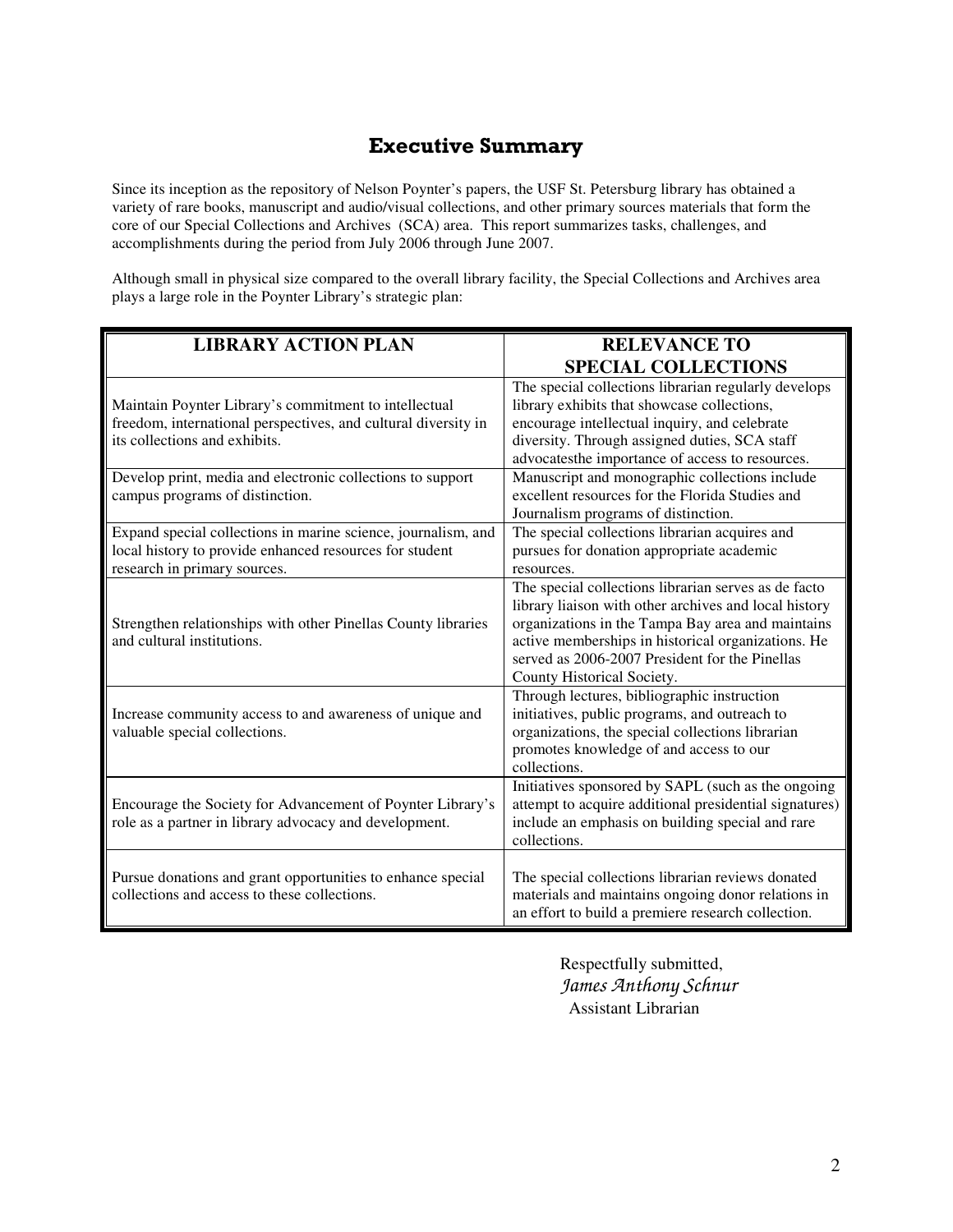## **General Summary**

The staff and student assistants in Poynter Library's Special Collections and Archives celebrate another successful year of serving a variety of patrons and researchers. SCA staff made it a high priority to reduce the backlog of unprocessed manuscript and archival collections and to develop scholarly tools to assist researchers. The excellent work of Justin Whitney (graduate student, Florida Studies) and Keri Dhondup (graduate student, Library and Information Science) allowed for the transcription of primary source materials, the development of enhanced finding aids for pre-2006 donations, and the creation of excellent research guides for newer collections.

Staff continued to acquire notable monographic titles and manuscript materials that correspond to the provenance designations for SCA. Through purchase and donation, new resources in Florida History and a notable increase in faculty publications took place. Acquisition policies now fall under a Collection Development and Management Policy that received peer review and approval in the fall of 2005. This policy will guide the growth of SCA materials and take into account the limited space available for expansion.

SCA staff continued to assist students, faculty, and outside researchers with their projects. The librarian frequently offers extensive reference interviews and bibliographic instruction sessions to graduate students in the Florida Studies Program. Regular consultation and liaison activities with colleagues in History, Florida Studies, and other disciplines in the College of Arts and Sciences assure that materials added to SCA correspond to the immediate and long-term curricular needs of our University community.

In addition to the detailed reference and research activities quantified in the narrative and illustrated in the appendices, SCA staff and student assistants devoted their energies to developing disaster preparation outlines that will allow for the long-term preservation and promotion of the collections. Specifically, a disaster plan drafted in the spring of 2007 provided the outlines of an operational plan that—with subsequent revisions over the summer—prioritizes which collections and sub-collections deserve the highest level of attention if an unfortunate event occurs. As part of this process, SCA staff compiled information and assigned an estimated value to all collections. This evaluation will require annual revision. Also, Justin and Keri assisted the librarian in developing a database of 220 notable signatures that outlines exact locations (to the box and folder level). Justin and Keri also developed narratives and selected for digitization from the Hubbell Collection of Mark Twain monographs a variety of images that will provide the foundation for a "virtual" exhibit of book arts that will be available on the webpage in the fall of 2007. Keri's thorough survey and evaluation of webpage layout and aesthetics will also provide guidance to the librarian in the forthcoming year.

With nearly 140 distinct collections and sub-collections, SCA offers a variety of scholarly and academic resources. Initiatives for the 2006-2007 academic year include the shifting and consolidation of collections to provide additional room for new materials, the revamping of departmental webpages to include improved access to finding aids and resources, and the continuing commitment to service and research by SCA staff that benefits patrons who visit or contact us.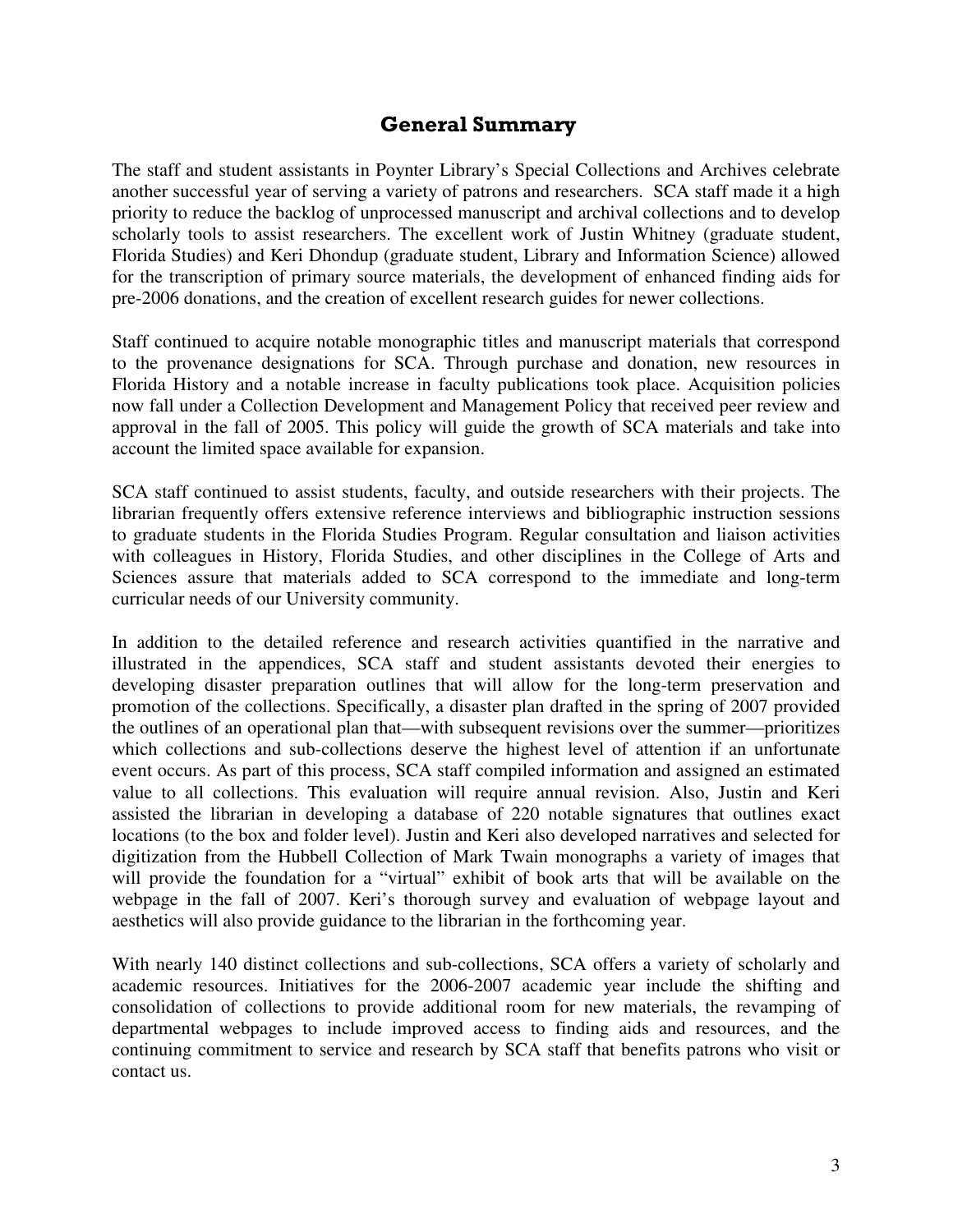## **Reference, Research, and Instruction (See Also: Appendix A)**

During the 2006-2007 academic year, special collections staff directly responded to 327 requests for materials or research assistance. This represents a 12.4% increase in patron requests over the 291 from the previous academic year. Patrons visiting SCA in person to view specific monographs or serials they had learned about through the library catalogue represented seventy (21.4%) of these requests. The remaining 257 requests (78.6%) came from patrons who sought research assistance, reference interviews, or guidance with the collections that went beyond the retrieval of materials. A database of the 257 in-depth requests appears as Appendix A to this report. Please note that general reference questions from the reference desk (which are included in Reference Desk statistics) or informational inquiries by patrons who came to SCA to ask general library questions (assistance with finding books on the third floor, location of restrooms, etc.) are not included in these statistics.

Requests came from patrons visiting the library, as well as from those who contacted staff from off-campus locations. For record-keeping purposes, SCA staff divided these research transactions into two categories. **Outside** requests were reference or research inquiries where all facets of the process involved written correspondence, telephone calls, or email messages without the patron actually visiting the library. Requests from **here** either originated from a USF office, department, or employee (including other USF campuses) or involved on-site visits to the SCA reading room. All seventy requests to view specific monographs or serials involved patrons who came directly to SCA. Of the 257 research and in-depth requests, 160 took place **here** and 97 were **outside** requests where the patron submitted a query and received information without visiting the campus or the library.

|                                                                    | 2006-2007 | 2005-2006 (for comparison) |
|--------------------------------------------------------------------|-----------|----------------------------|
| Percentage of total transactions here: (230 of 327)                | $70.4\%$  | 73.9% (215 of 291)         |
| Percentage of total transactions outside: (97 of 327)              | 29.6%     | $26.1\%$ (76 of 291)       |
| Percentage of total research requests here: (160 of 257)           | 62.3%     | $68.1\%$ (162 of 238)      |
| Percentage of total research requests <b>outside</b> : (97 of 257) | 37.7%     | $31.9\%$ (76 of 238)       |

#### **Affiliation of Patrons Requiring Reference or Research Assistance:**

The institutional affiliation of patrons requiring access to collections or in-depth assistance appears on the next page. Please note that many of the 257 reference interviews required multiple telephone calls, emails, or other forms of communication as the researchers developed their topics or had additional questions about the same topic. In some cases, the patrons required extensive assistance in using the collections. For example, graduate students in the Florida Studies program frequently met with SCA staff to formulate their research strategies, learn about appropriate collections here and elsewhere, and receive guidance in the form of an extended RAP (Research Assistance Program) session. These RAP sessions do not appear in the general Reference Desk statistics, though some of them involved meetings of more than one hour. When patrons possess multiple classifications (i.e., a Florida Studies Student who works for the Florida Humanities Council), staff based the affiliation for each session on the primary use of the materials.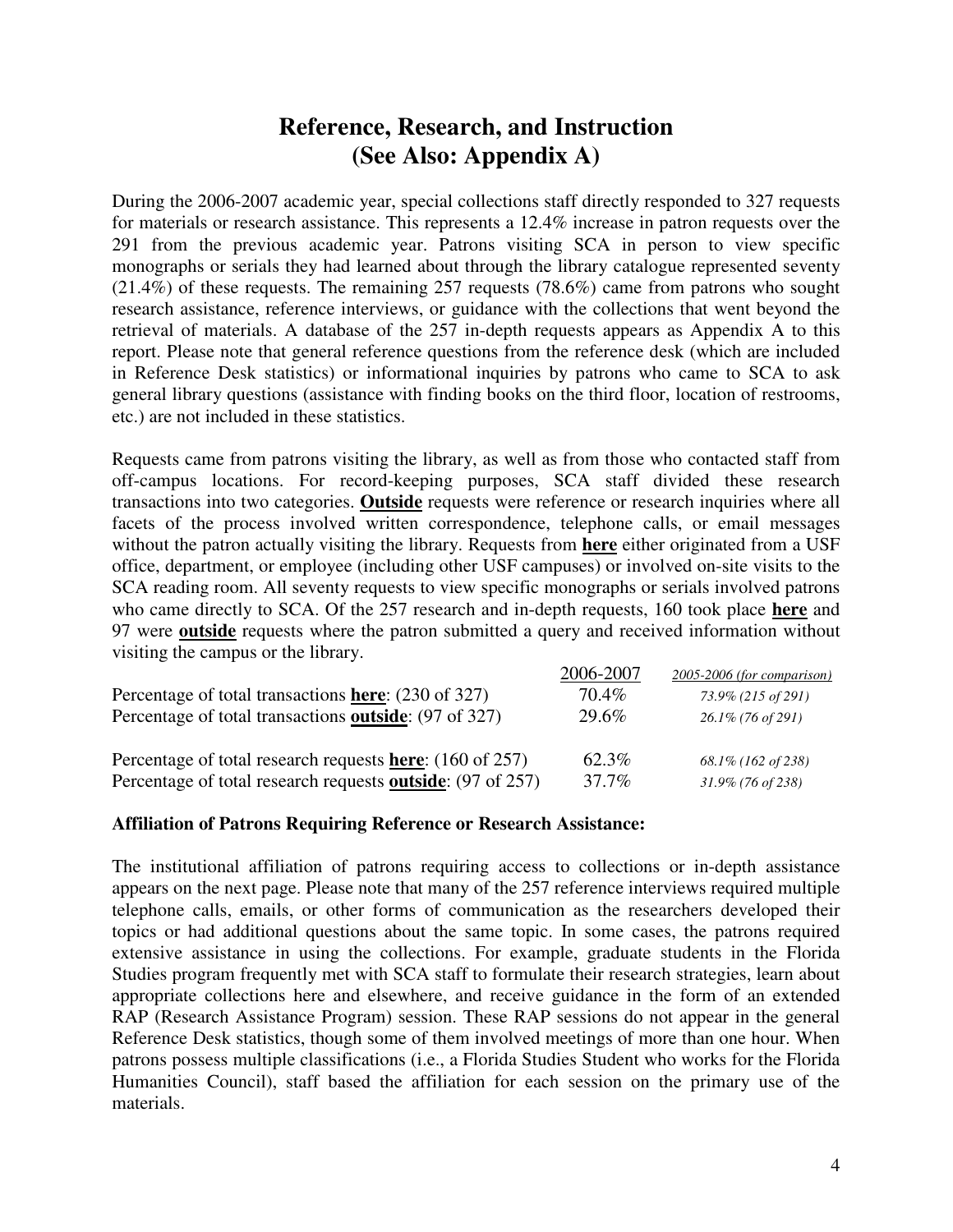|                                                              |                  | 2006-2007                   | 2005-2006 (for comparison) |
|--------------------------------------------------------------|------------------|-----------------------------|----------------------------|
| USF undergraduate students:                                  |                  | 56 (21.8% of total)         | 24 $(10.1\%)$              |
| USF graduate students in History or Florida Studies:         |                  | 32 $(12.5\%)$               | $29(12.2\%)$               |
| USF graduate students in other disciplines:                  | 5                | $(1.9\%)$                   | 11 $(4.6\%)$               |
| Eckerd College students (residential or PEL):                |                  | 11 $(4.3\%)$                | $15(6.3\%)$                |
| Undergraduates from schools other than USF or Eckerd:        | 1                | $(0.4\%)$                   | $3(1.3\%)$                 |
| Graduate students from schools other than USF:               | 10               | $(3.8\%)$                   | 10 $(4.2\%)$               |
| <b>SUBTOTAL: Students as researchers</b>                     |                  | $115(44.7\%)$               | 92 (38.7%)                 |
| Faculty or staff in History or Florida Studies:              | 33               | $(12.9\% \text{ of total})$ | $27(11.3\%)$               |
| Faculty or staff in Mar Science and Affiliates (i.e., USGS): | 3                | $(1.2\%)$                   | $4(1.7\%)$                 |
| USF St. Petersburg Administration or Advancement staff:      | 4                | $(1.6\%)$                   | $14(5.9\%)$                |
| Other USF faculty or staff (including Tampa campus):         | 10               | $(3.8\%)$                   | 21 $(8.8\%)$               |
| Other USF (includes Alumni and unclassified):                | 4                | $(1.6\%)$                   | $10(4.2\%)$                |
| Faculty or staff from Eckerd College:                        | 3                | $(1.2\%)$                   | $2(0.8\%)$                 |
| Faculty or staff from other academic institutions:           | 15               | $(5.8\%)$                   | $15(6.3\%)$                |
| <b>SUBTOTAL: Faculty or Staff as researchers</b>             |                  | $72(28.1\%)$                | $93(39.1\%)$               |
| Florida Humanities Council (FHC):                            | 11               | $(4.3\%)$                   | $2(0.8\%)$                 |
| Society for Advancement of Poynter Library (SAPL):           | $\bf{0}$         |                             | $2(0.8\%)$                 |
| Poynter Institute of Media Studies:                          | 3                | $(1.2\%)$                   | $2(0.8\%)$                 |
| Heritage Village (Pinellas County Government):               | 12               | $(4.7\%)$                   | 24 (10.1%)                 |
| Public Libraries/other state, local, or county government:   | $\boldsymbol{2}$ | $(0.8\%)$                   | $5(2.1\%)$                 |
| Corporate and for-profit (includes newspaper reporters):     | 7                | $(2.7\%)$                   | $3(1.3\%)$                 |
| General Public and Unclassified:                             | 35               | $(13.5\%)$                  | $15(6.3\%)$                |
| <b>SUBTOTAL: Affiliates or General Public as researchers</b> |                  | $70(27.2\%)$                | 53(22.2%)                  |

The following breakdown of the 257 in-depth requests examines institutional affiliation:

|                                                        | 2006-2007      | 2005-2006 (for comparison) |
|--------------------------------------------------------|----------------|----------------------------|
| University of South Florida (students/faculty/staff):  | 147 $(57.2\%)$ | $138(57.9\%)$              |
| USF affiliates (SAPL, FHC, Poynter Inst., USGS, etc.): | 14 $(5.4\%)$   | $8(3.4\%)$                 |
| Other academic researchers (Eckerd, UF, FSU, etc.):    | 40 $(15.6\%)$  | 45 $(18.9\%)$              |
| Government researchers:                                | 14 $(5.5\%)$   | $29(12.1\%)$               |
| Corporate, for-profit, and general public:             | 42 $(16.3\%)$  | 18 $(7.6\%)$               |

#### **Discussion**

Similar to previous years, the majority of patrons using the collections (57.2%) had a direct affiliation with the University of South Florida. Students, faculty, and staff in Florida Studies and History continued to represent a substantial share of the patrons accessing the collections (25.4%). A notable increase in use by USF undergraduates occurred in part due to extended bibliographic instruction sessions and class presentations that SCA staff offered on campus.

#### **Information Requested by Patrons**

The 257 research requests covered a variety of topics. In many cases, the patron sought materials in more than one of the following areas: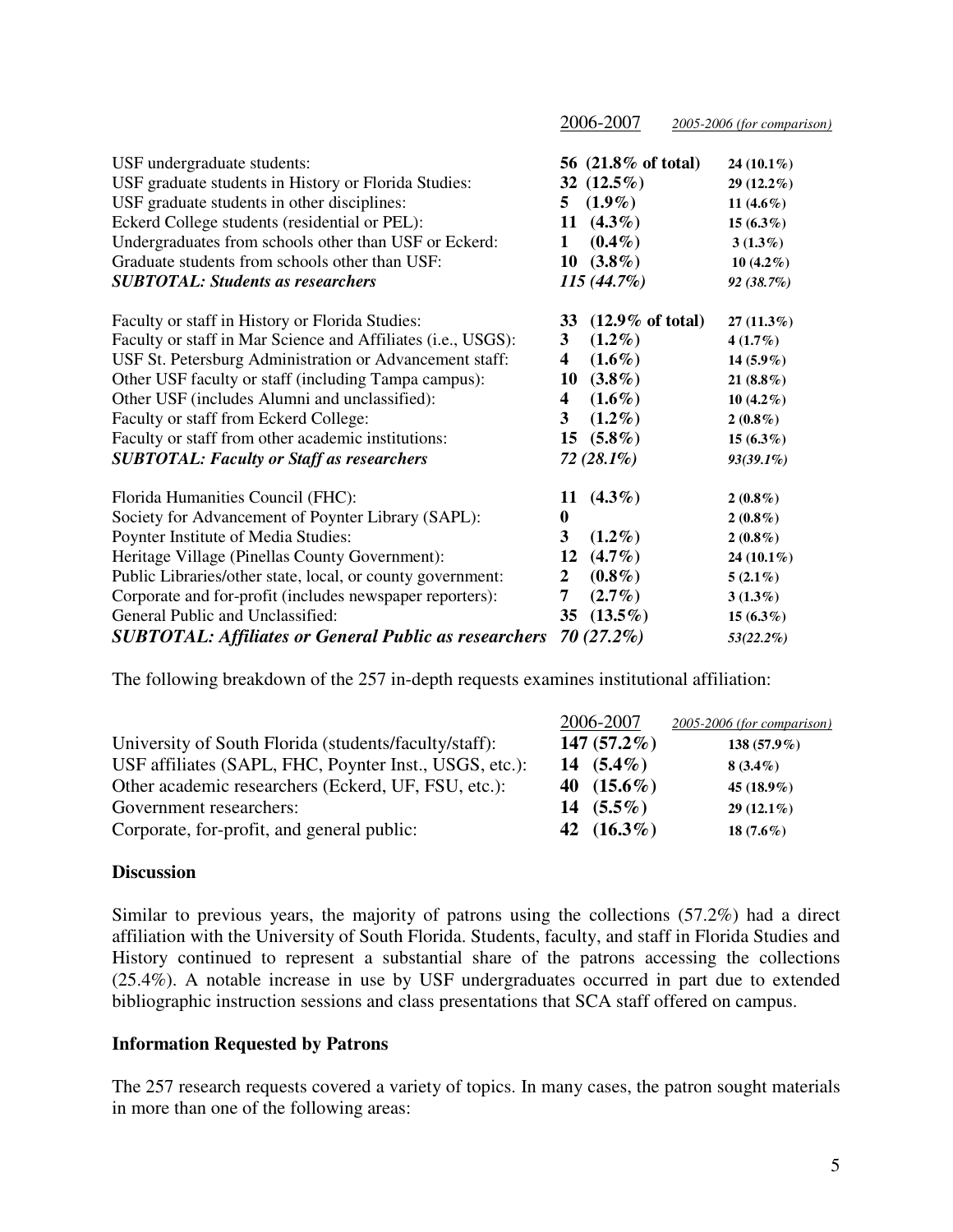|                                                    | 2006-2007       | 2005-2006 (for comparison) |
|----------------------------------------------------|-----------------|----------------------------|
| Biographical, genealogical, or census information: | 47 $(18.3\%)$   | $21(8.8\%)$                |
| Photographic or cartographic research:             | 31 $(12.1\%)$   | 38 $(16.0\%)$              |
| Local and regional history/Floridiana topics:      | 181 $(70.4\%)$  | 162 (68.1%)                |
| Journalism and media studies:                      | 14 $(5.4\%)$    | $14(5.9\%)$                |
| Institutional history from USFSP archives:         | $(7.4\%)$<br>19 | $29(12.2\%)$               |
| U. S. Maritime Training Service base history:      | $(0.8\%)$       | $8(3.4\%)$                 |
| General history/historiography (non-Florida):      | 23 $(8.9\%)$    | $7(2.9\%)$                 |
| Other areas of the humanities (literature, etc.):  | 15 $(5.8\%)$    | $12(5.0\%)$                |
| Marine science and ichthyology:                    | $(3.5\%)$<br>9  | $8(3.4\%)$                 |
| Researching and writing tools and processes:       | 12 $(4.7\%)$    | 11 $(4.6\%)$               |
| Professional consultation by colleagues:           | 19 $(7.4\%)$    | $17(7.1\%)$                |

As in previous years, the majority of research requests involved local and regional history research, or questions broadly covering the area of Florida Studies. The increase in biographical and genealogical information corresponds with specific research projects conducted by graduate students and faculty in Florida Studies.

### **Sources Consulted by Special Collections and Archives Staff and Patrons**

To fulfill the 257 detailed requests, SCA staff and patrons consulted a variety of sources. Frequently, they examined materials in more than one area of the collection.

|                                                   | 2006-2007      | 2005-2006 (for comparison) |
|---------------------------------------------------|----------------|----------------------------|
| Books, serials, periodicals in SCA:               | 148 $(57.6\%)$ | 129 (54.2%)                |
| Manuscript collections in SCA:                    | 72 $(28.0\%)$  | 98 (41.2%)                 |
| USF St. Petersburg archival collections in SCA:   | 23 $(8.9\%)$   | $33(13.9\%)$               |
| USF and SUS digital collections:                  | $125(49.4\%)$  | 104 (43.7%)                |
| Referred patron to USF Tampa special collections: | 31 $(12.1\%)$  | $15(6.3\%)$                |
| Referred patron to St. Pete Museum of History:    | $19(7.4\%)$    | $13(5.5\%)$                |
| Referred patron to Heritage Village:              | 27 $(10.5\%)$  | $21(8.8\%)$                |
| Referred patron elsewhere (i.e. State Archives):  | 44 $(17.1\%)$  | $15(6.3\%)$                |

#### **Discussion**

USF and State University System (SUS) digital collections enumerated in the statistics above include databases available through the USF library (such as Lexis/Nexis Academic and the historical *New York Times*) as well as general open-use internet resources. The Publication of Archival, Library, and Museum Materials initiative of the State University System (http://palmm.fcla.edu) offers an excellent example of an open-use resource regularly examined by SCA staff. Other notable resources used included digital photographs and Civil War records available through the State Archives of Florida (http://www.floridamemory.com) and the National Archives and Records Administration (http://memory.loc.gov). Referrals to other institutions occurred when SCA staff knew of or learned of sources at other repositories that would assist the researcher or complement our library's holdings.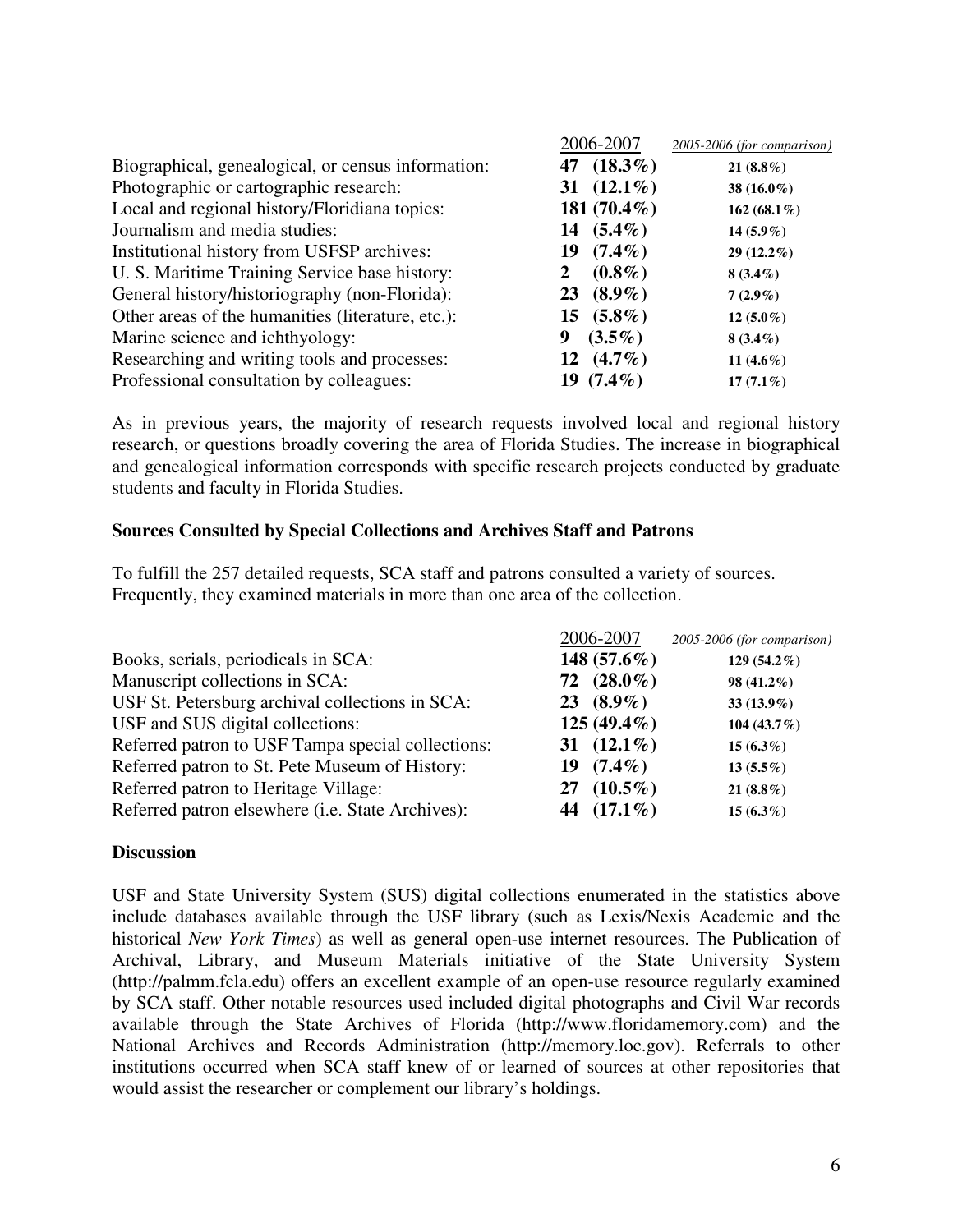|                                         | IN<br><b>PERSON</b> | <b>BY</b><br><b>PHONE</b> | <b>RY</b><br><b>LETTER/EMAIL</b> | BY<br><b>OCLC</b> | VIA<br><b>FAX</b> |
|-----------------------------------------|---------------------|---------------------------|----------------------------------|-------------------|-------------------|
| <b>Requests for Loans/</b>              |                     |                           |                                  |                   |                   |
| <b>Photocopies</b>                      |                     |                           |                                  |                   |                   |
| 2006-2007                               | 20                  |                           | 8                                | 22                |                   |
| 2005-2006                               | 18                  |                           |                                  | 6                 |                   |
| 2004-2005                               | 22                  |                           |                                  | 12                |                   |
| 2003-2004                               | 21                  |                           |                                  | 9                 |                   |
| 2002-2003                               | 17                  |                           |                                  |                   |                   |
| Loans/Photocopies                       |                     |                           |                                  |                   |                   |
| <b>Provided in Response to Requests</b> |                     |                           |                                  |                   |                   |
| 2006-2007                               | 17                  |                           |                                  |                   |                   |
| 2005-2006                               | 14                  |                           | 3                                |                   |                   |
| 2004-2005                               | 18                  |                           |                                  |                   |                   |
| 2003-2004                               | 16                  |                           |                                  |                   |                   |
| 2002-2003                               | 5                   |                           |                                  |                   |                   |

#### **Loan and Photocopy Requests for Materials from Special Collections and Archives**

#### **Discussion**

On occasion, SCA staff provides photocopies, scanned images, or brief loans of materials for use outside of the reading room. Items scanned or photocopied by staff must either fall within the public domain or adhere to established copyright provisions. In all cases when original items leave the building, SCA staff requires the borrowing library to limit access to in-house use only. Some in-person requests include donors who wish to borrow items from their donations for offsite use in accordance with their deed of gift, such as Norman Jones Jr. borrowing tape recorded interviews of his father. With a majority of non-manuscript materials now appearing in the library catalogue, the special collections librarian responds to a growing number of requests received through OCLC.

#### **Office Hours for Research, Instruction, and Consultation**

SCA staff offer flexible hours (generally on a Tuesday through Saturday schedule, late morning through early evening) to accommodate researchers. Patrons are strongly encouraged to make appointments prior to visiting the reading room. Generally, the reading room has offered approximately 10-16 hours of open access per week during fall and spring semesters, and 7-9 hours per week during the summer terms.

Individualized appointments have allowed the librarian to offer detailed bibliographic research assistance. As Florida Studies graduate students develop their thesis topics, they frequently meet with SCA staff to discuss primary and second source materials at USF and elsewhere that will assist them in completing their studies. Also, outside researchers often consult with SCA staff to learn about materials in collections before their visit.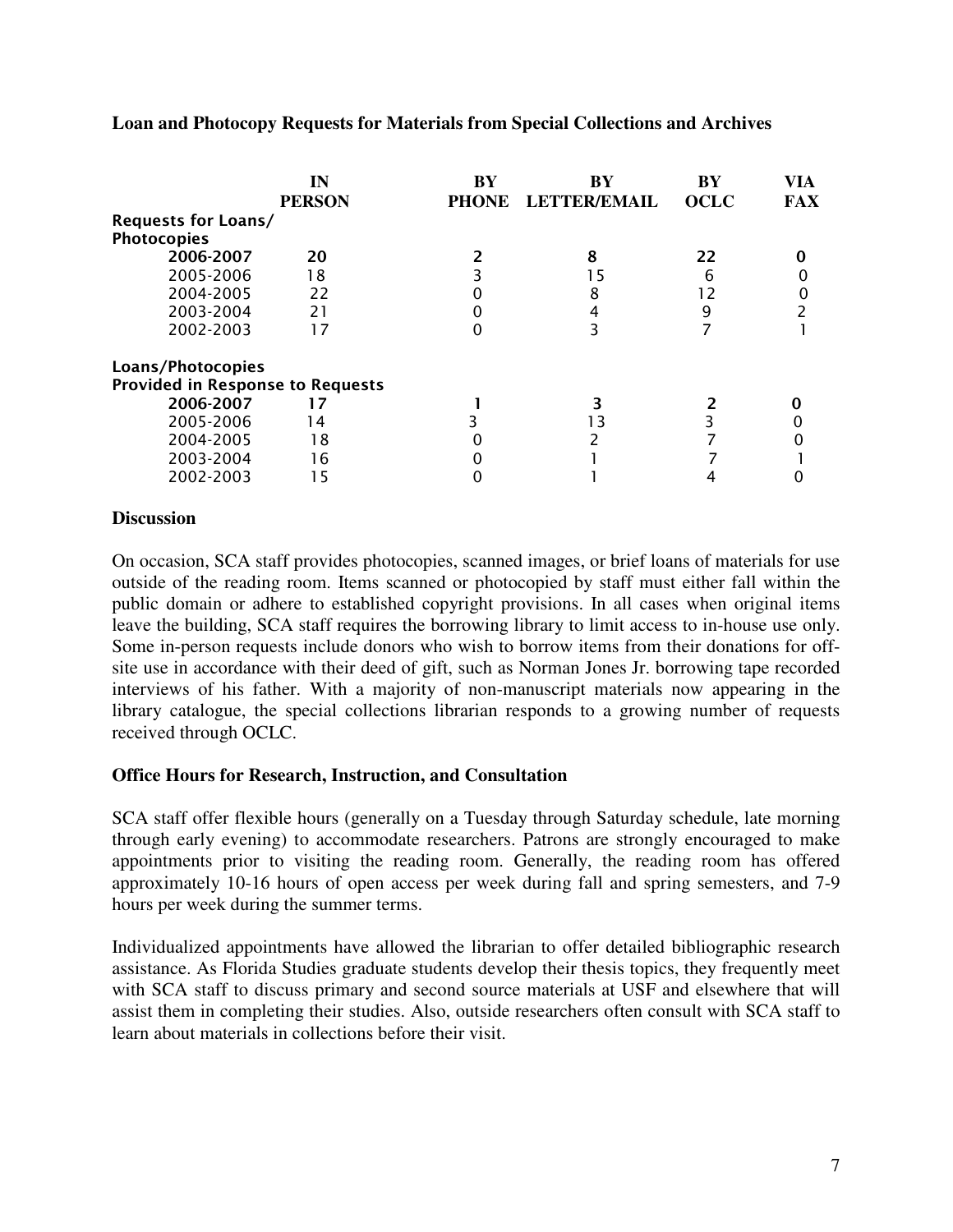## **Collection Parameters (See Also: Appendices B and C)**

This section of the report outlines the scope, contents, and extent of materials located in Special Collections and Archives.

### **Explanations and Definitions**

#### *All values are estimates in linear feet*

*Change1*—Change in collection size, represented as a percentage, between 30 June 2006 and 30 June 2007. *Change2*—Change in collection size, represented as a percentage, between 30 June 2003 and 30 June 2007.

#### **Catalogued Manuscript/Archival Collections**

This category includes all manuscript, audio/visual, and USF St. Petersburg archival collections available for use, even if a full and complete finding aid does not exist. Florida Public Records Law mandates access to many documents created by USF St. Petersburg even if not fully arranged and described.

| 2006/2007      | 2005/2006      | <i><b>2004/2005</b></i> | 2003/2004     | <i><b>2002/2003</b></i> | Change 1  | Change2    |
|----------------|----------------|-------------------------|---------------|-------------------------|-----------|------------|
| 366.69 ln. ft. | 354.98 ln. ft. | 293.98 ln. ft.          | 270.3 ln. ft. | -258.4 ln.ft.           | $+3.30\%$ | $+41.91\%$ |

SCA staff and student assistants continued to reduce the backlog of unprocessed materials and develop finding aids and researcher's guides for manuscript and archival collections. The modest gain in these collections represents extensive weeding of donations and abiding by the strong collection development policy presently in place.

#### **Unprocessed Manuscript/Archival Collections**

This category includes materials unavailable for researchers at this time because they require additional arrangement, description, and conservation. In most cases, collections shrink in size after processing due to items consolidated and discarded (e.g., duplicate copies, removal of ephemera not considered historically valuable).

| 2006/2007       | <i><b>2005/2006</b></i> | <i><b>2004/2005</b></i> | 2003/2004          | 2002/2003    | Change 1  | Change2    |
|-----------------|-------------------------|-------------------------|--------------------|--------------|-----------|------------|
| $42.72$ ln. ft. | $46.52$ ln. ft.         | $113.37$ ln.ft.         | $80.2 \ln f$ . ft. | 49.5 ln. ft. | $-8.17\%$ | $-13.70\%$ |

Despite the ongoing accession of USF St. Petersburg archival materials and new acquisitions, the actual extent of unprocessed materials has declined by more than eight percent since July 2006. This continues a trend started in 2005-2006 to concentrate resources and work by student assistants to reduce the amount of space occupied by unprocessed manuscript and archival materials.

#### **Catalogued Books, Serials, and Monographs**

These items appear in the library's public access catalogue and almost always have full bibliographic records. Items are arranged by call number within provenance (John C. Briggs Monographs, Suzanne Davis Hardee Collection, etc.)

| 2006/2007      | 2005/2006      | <i><b>2004/2005</b></i> | 2003/2004      | <i><b>2002/2003</b></i> | <i><b>Change1</b></i> | Change2   |
|----------------|----------------|-------------------------|----------------|-------------------------|-----------------------|-----------|
| 374.78 ln. ft. | 358.05 ln. ft. | 344.08 ln. ft.          | 335.38 ln. ft. | $316.25$ ln. ft.        | $+4.67\%$             | $+18.51%$ |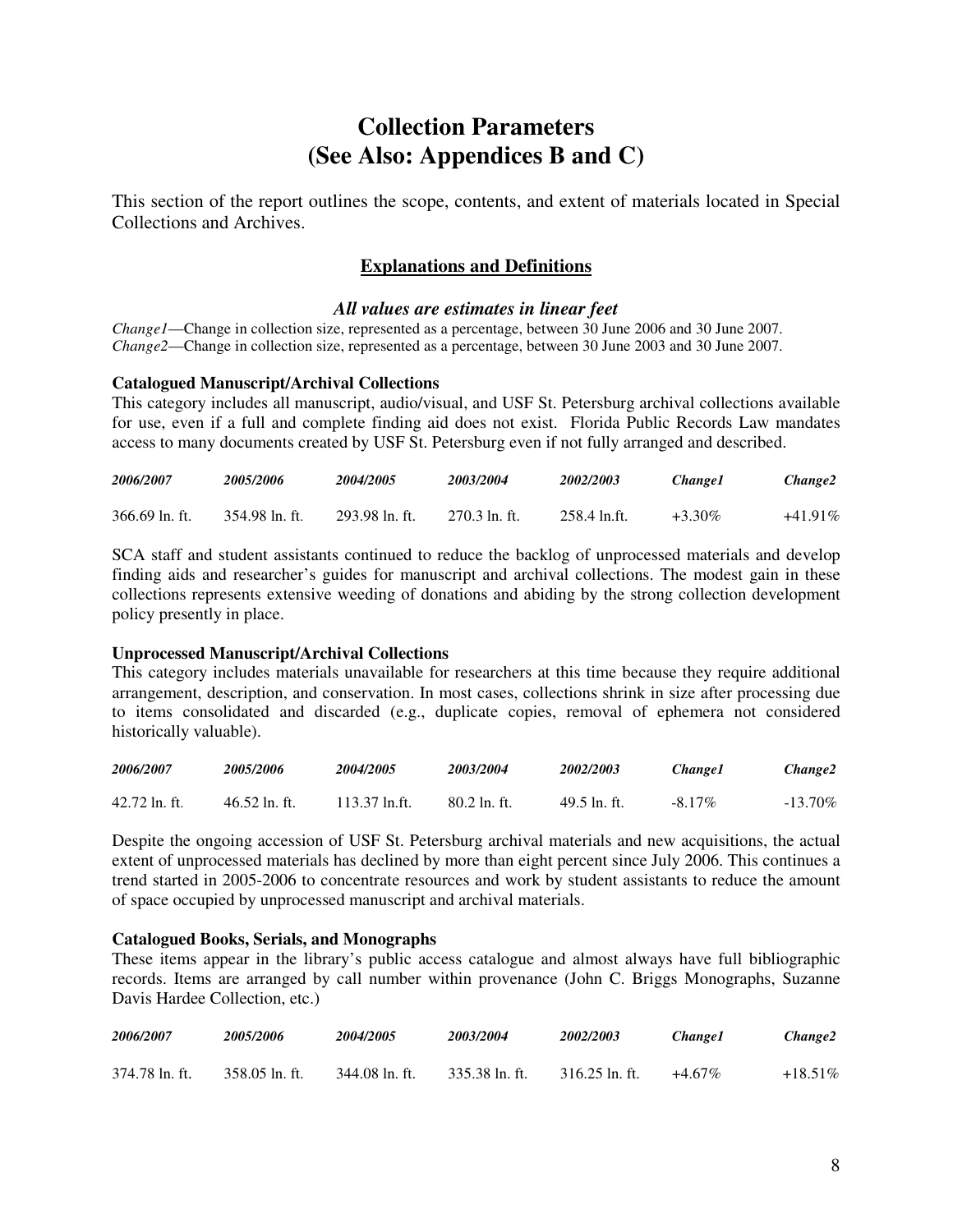Similar to the previous year, catalogued monographs and serials grew by slightly more than four percent. The majority of these items covered the areas of local and regional history and Florida Studies. Staff also acquired a substantial number of faculty monographs. All acquisitions now follow the SCA Collection Development and Management Policy instituted in December 2005.

#### **Uncatalogued Books, Serials, and Monographs**

Materials in this category include donations and other books currently located in the Special Collections and Archives that may be added to the collection. However, some items, held as donations, may be placed in the general collection or discarded.

| 2006/2007           | 2005/2006       | <i><b>2004/2005</b></i> | <i><b>2003/2004</b></i> | <i><b>2002/2003</b></i> | <i><b>Change1</b></i> | Change2    |
|---------------------|-----------------|-------------------------|-------------------------|-------------------------|-----------------------|------------|
| $36.00 \ln F$ . ft. | $43.70$ ln. ft. | $33.05$ ln. ft.         | $30.75$ ln. ft.         | $12.25$ ln. ft.         | $-17.62\%$            | $+193.9\%$ |

Since the summer of 2006, SCA has reduced the backlog of books requiring additional processing by more than one-sixth. This reduction occurred even as staff brought in provisional donations of magazines and books throughout the year.

#### **Total of All Collections**

This category includes all print, audio/visual, and other collections by size, but in some cases "double counts" collections that fall into two categories. For example, the Kennedy Assassination Newspapers, Nixon Resignation Newspapers, and similar archival collections count both as manuscript collections and as serials.

| 2006/2007        | 2005/2006        | 2004/2005      | 2003/2004        | 2002/2003           | <i>Changel</i> | Change2 |
|------------------|------------------|----------------|------------------|---------------------|----------------|---------|
| $820.19$ ln. ft. | $803.25$ ln. ft. | 784.48 ln. ft. | $716.63$ ln. ft. | $636.4 \ln f$ . ft. | $+2.11\%$      | +28.9%  |

While the size of all collections has increased by nearly twenty-nine percent since 2002/2003, the collection grew by only 2.11% during the past year.

#### **Serials and Manuscripts for IPEDS Report**

Summary of all processed and accessible collections estimated by linear feet for statistical reporting purposes.

| 2006/2007      | 2005/2006      | 2004/2005      | 2003/2004      | 2002/2003      |
|----------------|----------------|----------------|----------------|----------------|
| 575.19 ln. ft. | 558.25 ln. ft. | 502.36 ln. ft. | 464.51 ln. ft. | 355.25 ln. ft. |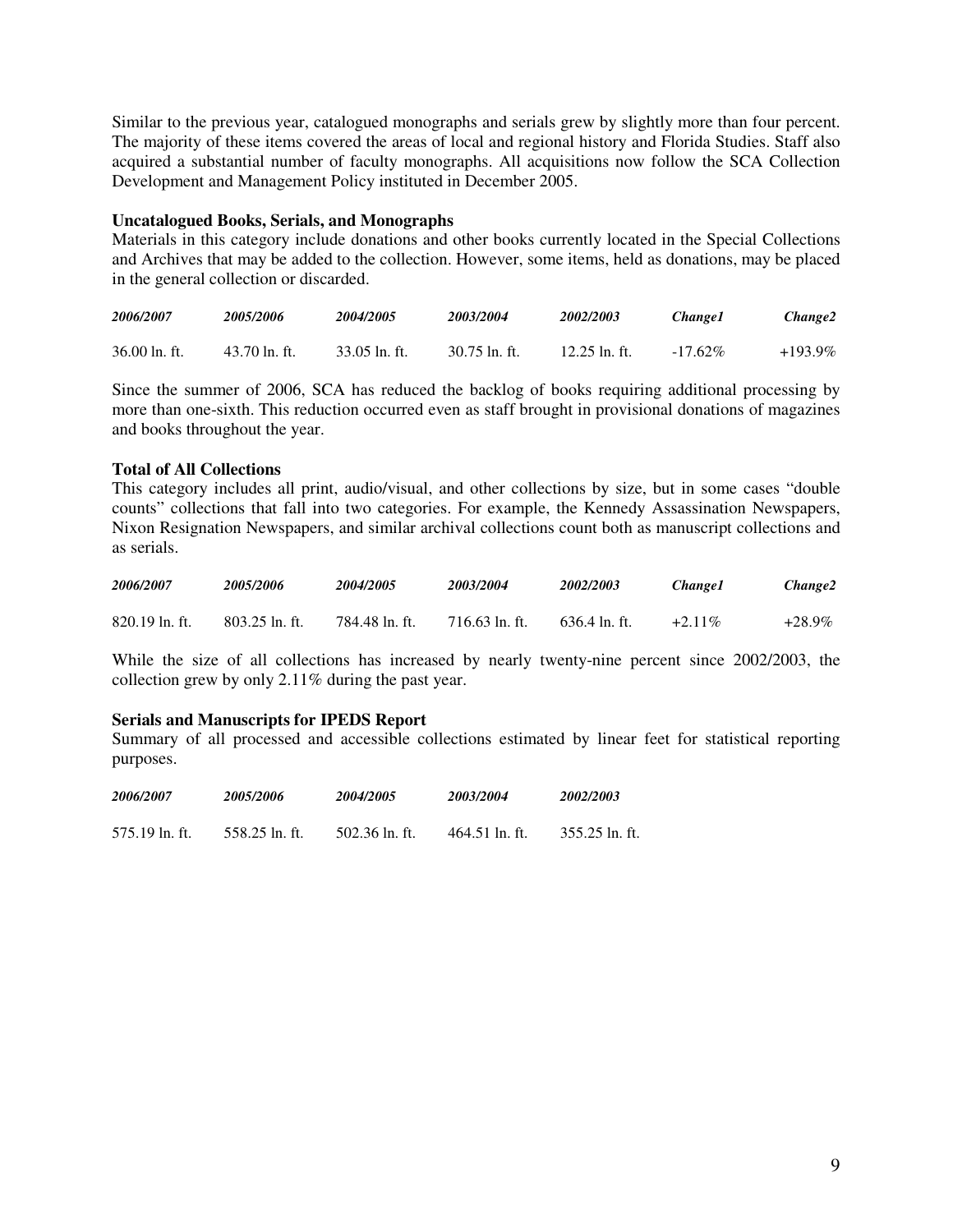## **Acquisitions, Arrangement, and Description (See Also: Appendix D)**

#### **Manuscript and Archival Collections Acquired**

**Name**<br>Amity House Collection of Ruth Uphaus<br>Additional items received in 2006 Amity House Collection of Ruth Uphaus USFSP 40th Anniversary Steering Committee Archival records receive<br>Viking Spacecraft "Mission to Mars" Collection Received summer 2006 *Viking* Spacecraft "Mission to Mars" Collection

Michelle Hoffman USMSTS Collection Received March 2007; processing 50% complete St. Petersburg, City of, Comprehensive Plan Working files received from David Carr in 2006<br>USFSP 40th Anniversary Steering Committee Archival records received summer 2006

In addition, SCA staff processed ongoing additions to local history collections, vertical files, and the USF St. Petersburg archives.

#### **Finding Aids Completed or Revised**

Glen Dill Collection Papers of Regis A. Factor Historic Newspapers: *St. John Globe* (New Brunswick) "In this book—Commissioner[']s Warrants—Capias from W. F. Couch" Papers of Norman E. Jones, Sr. (Revised) Betty Morris Scrapbook and Materials Presidential Signatures and Ephemera Collection of Parker and Joane Miller St. Petersburg, City of, Comprehensive Plan Working Files *St. Petersburg Times* Market Research Collection C. Perry Snell Papers (Revised) USFSP 40th Anniversary Steering Committee *Viking* Spacecraft "Mission to Mars" Collection of Lula Agee L. Glenn Westfall Research Files (Revised)

In addition to these guides for individual collections, in February 2007 SCA staff revised the comprehensive *Guide to Special Collections and Archives, Nelson Poynter Memorial Library, University of South Florida St. Petersburg* originally created in March 2006. This thirty page booklet lists notable collections available to researchers, provides a brief scope and contents note, and outlines any restrictions on using the materials.

#### **Assistance from Collection and Technical Services (Appendix D)**

SCA staff performs some basic cataloguing functions in ALEPH, such as adding item records. However, some materials require additional processing from the Poynter Library's Collection and Technical Service's team. The information below offers a summary profile on the 78 materials (totaling 80 items) that required assistance from Collection and Technical Services at Poynter Library:

General materials or faculty publications already in library that were moved to SCA: 12 Items sent due to cataloguing errors (i.e., addition of "Poynter Collection") by Tampa Cataloging: 12 Items donated to SCA that required OCLC records or cataloguing (items unique to USF Libraries): 17 Items catalogued or given enhanced bibliographic records to reflect sub-collections (i.e., Mormino Floridiana): 30 Items catalogued or given enhanced bibliographic records to reflect materials signed by authors: 16